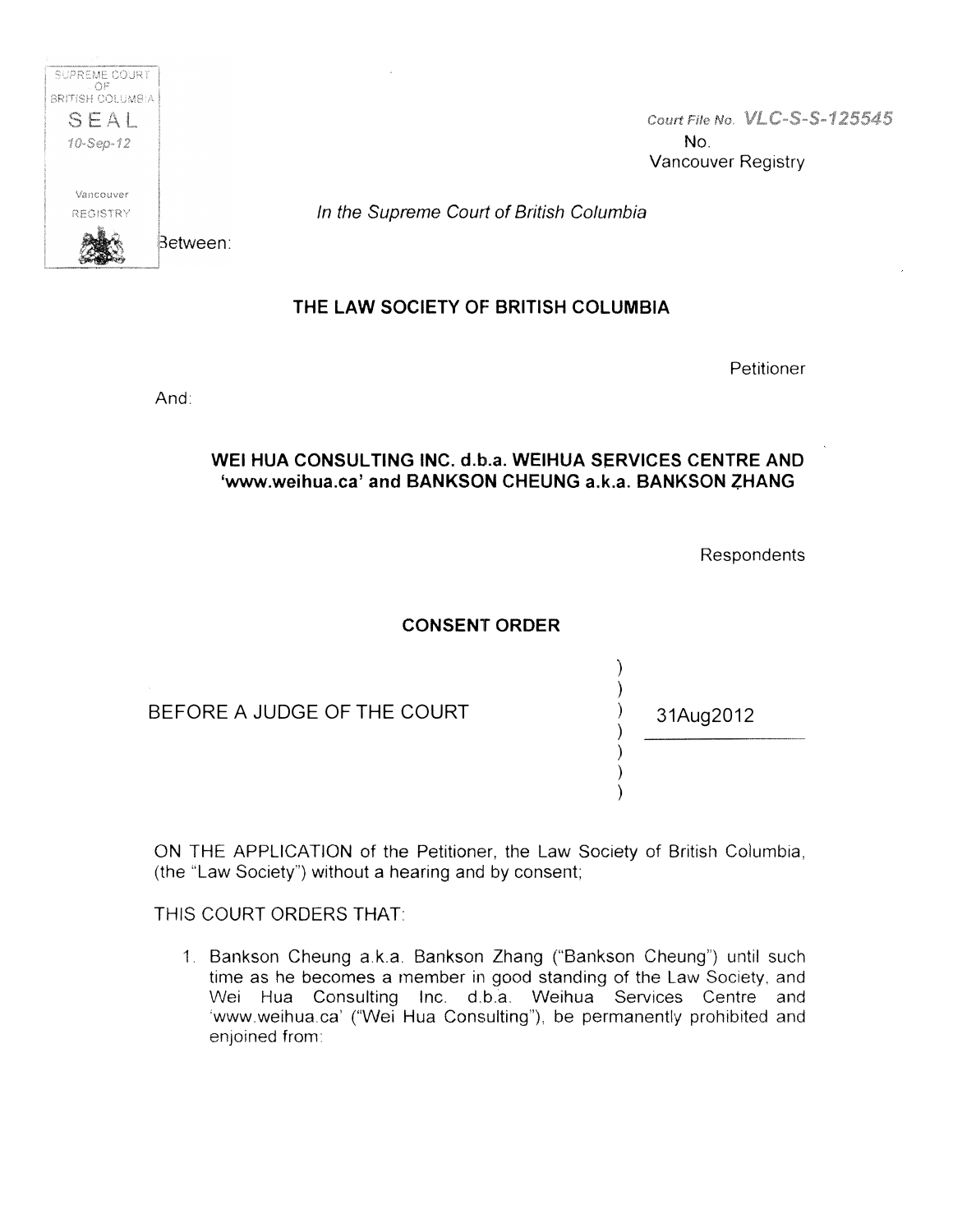$\bar{\kappa}$ 

- i. a petition, memorandum, notice of articles or articles under the Business Corporations Act, or an application, statement, affidavit, minute, resolution, bylaw or other document relating to the incorporation, registration, organization, incorporation, reorganization, dissolution or winding up of a corporate body,
- ii. a document for use in a proceeding, judicial or extrajudicial,
- iii. a will, deed of settlement, trust deed, power of attorney or a document relating to a probate or a grant of administration or the estate of a deceased person,
- iv. a document relating in any way to a proceeding under a statute of Canada or British Columbia,
- v. an instrument relating to real or personal estate that is intended, permitted or required to be registered, recorded or filed in a registry or other public office,
- (b) agreeing to place at the disposal of another person the services of a lawyer,
- (c) giving legal advice,
- (d) making an offer to do anything referred to in paragraphs (a) through (c), and
- (e) making a represemtation that they are qualified or entitled to do anything referred to in paragraphs (a) through (c)

for or in the expectation of a fee, gain or reward direct or indirect, from the person for whom the acts are performed;

2. Bankson Cheung, until such time as he becomes a member in good standing of the Law Society of British Columbia, and Wei Hua Consulting, be permanently prohibited and enjoined from holding themselves out as counsel, lawyers, a law firm, or a law corporation; and